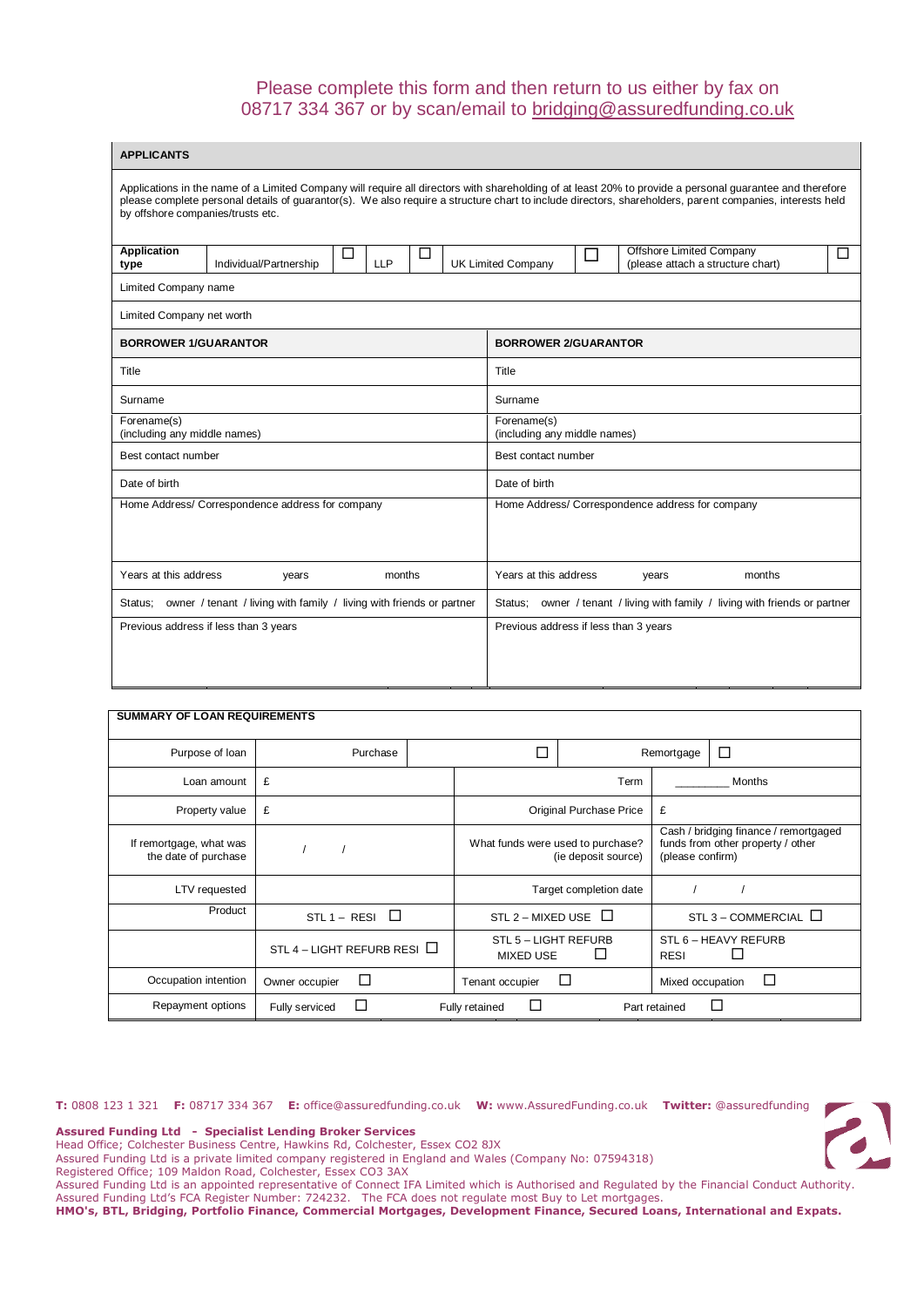| <b>IF REMORTGAGES</b>                                                                                                                                      |                            |  |  |  |  |  |  |  |
|------------------------------------------------------------------------------------------------------------------------------------------------------------|----------------------------|--|--|--|--|--|--|--|
| Amount of outstanding finance £                                                                                                                            | Estimated property value £ |  |  |  |  |  |  |  |
| Name of current lender (s)                                                                                                                                 |                            |  |  |  |  |  |  |  |
| Amount of additional capital being raised (if applicable)<br>£                                                                                             |                            |  |  |  |  |  |  |  |
| (If any capital being raised the next question is mandatory)                                                                                               |                            |  |  |  |  |  |  |  |
| Please detail the reasons for the remortgage, providing a full breakdown of any capital raising and history of the property during the course of ownership |                            |  |  |  |  |  |  |  |
|                                                                                                                                                            |                            |  |  |  |  |  |  |  |
|                                                                                                                                                            |                            |  |  |  |  |  |  |  |
| Explanation for any increase in value since original purchase                                                                                              |                            |  |  |  |  |  |  |  |
|                                                                                                                                                            |                            |  |  |  |  |  |  |  |

| <b>EXIT STRATEGY</b>                                                  |  |        |                  |        |           |   |       |  |
|-----------------------------------------------------------------------|--|--------|------------------|--------|-----------|---|-------|--|
| Hold as investment and<br>$\Box$<br>refinance with BTL/term<br>lender |  | $\Box$ | Sale of property | $\Box$ | Term loan | □ | Other |  |
| Full details                                                          |  |        |                  |        |           |   |       |  |

| <b>MAIN SECURITY DETAILS</b>                                                                 |                                                                                        |           |  |                        |                    |        |                              |              |  |
|----------------------------------------------------------------------------------------------|----------------------------------------------------------------------------------------|-----------|--|------------------------|--------------------|--------|------------------------------|--------------|--|
| No of properties being offered as security                                                   |                                                                                        |           |  |                        |                    |        |                              |              |  |
| Address of main property being offered as security                                           |                                                                                        |           |  |                        |                    |        |                              |              |  |
| Residential<br>Semi-commercial<br>Commercial<br>П<br>Property description<br>П               |                                                                                        |           |  |                        |                    |        |                              |              |  |
|                                                                                              | House                                                                                  | П<br>Flat |  | Maisonette             | $\Box$ Retail      |        | Leisure<br>$\blacksquare$    |              |  |
|                                                                                              | Pub<br>П                                                                               | HMO<br>П  |  | Student Let            | Offices<br>$\perp$ |        | Industrial<br>$\blacksquare$ |              |  |
| If flat                                                                                      | No of units to be lent on                                                              |           |  | No of storeys in block |                    |        | Trade type                   |              |  |
| If there is anything non-standard about the property, title or ownership please give details |                                                                                        |           |  |                        |                    |        |                              |              |  |
| Lease terms                                                                                  |                                                                                        | Expiry    |  | Rent reviews           |                    | Tenant |                              |              |  |
| Is the property currently tenanted?                                                          |                                                                                        |           |  |                        |                    |        |                              | No $\square$ |  |
|                                                                                              | If yes, current rental income received and details of tenancy $\epsilon$<br>per annum, |           |  |                        |                    |        |                              |              |  |

**T:** 0808 123 1 321 **F:** 08717 334 367 **E:** office@assuredfunding.co.uk **W:** www.AssuredFunding.co.uk **Twitter:** @assuredfunding



**Assured Funding Ltd - Specialist Lending Broker Services**

Head Office; Colchester Business Centre, Hawkins Rd, Colchester, Essex CO2 8JX

Assured Funding Ltd is a private limited company registered in England and Wales (Company No: 07594318)

Registered Office; 109 Maldon Road, Colchester, Essex CO3 3AX

Assured Funding Ltd is an appointed representative of Connect IFA Limited which is Authorised and Regulated by the Financial Conduct Authority. Assured Funding Ltd's FCA Register Number: 724232. The FCA does not regulate most Buy to Let mortgages.

**HMO's, BTL, Bridging, Portfolio Finance, Commercial Mortgages, Development Finance, Secured Loans, International and Expats.**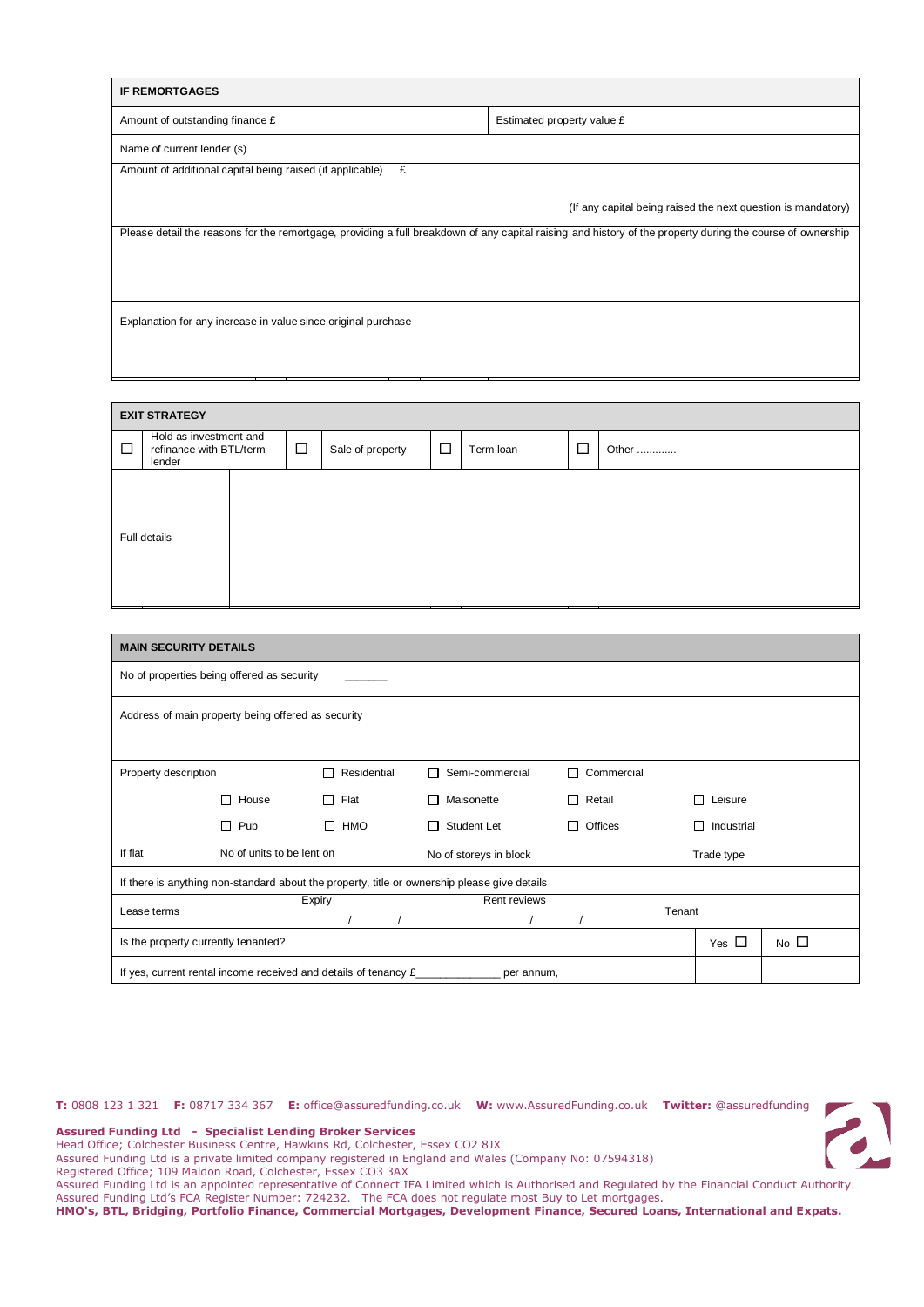| <b>REFURBISHMENT</b>                                                                                          |                                                                           |               |                               |  |  |  |  |  |
|---------------------------------------------------------------------------------------------------------------|---------------------------------------------------------------------------|---------------|-------------------------------|--|--|--|--|--|
| Is any work required to the property?                                                                         |                                                                           | $\Box$<br>Yes | $\Box$<br><b>No</b>           |  |  |  |  |  |
| adding floors etc)                                                                                            | Is structural work required to the property? (eg moving / removing walls, | $\Box$<br>Yes | □<br><b>No</b>                |  |  |  |  |  |
| Or, is the work required to the property just cosmetic? (ie no structural<br>works required)                  |                                                                           |               | □<br>□<br><b>No</b>           |  |  |  |  |  |
| Cost                                                                                                          |                                                                           | £             |                               |  |  |  |  |  |
|                                                                                                               | What is the anticipated market rent, post refurbishment                   | £             | per annum                     |  |  |  |  |  |
| Is planning permission required?                                                                              |                                                                           | □<br>Yes      | □<br><b>No</b>                |  |  |  |  |  |
| If yes, has planning permission been secured?                                                                 |                                                                           |               | $\Box$<br>$\Box$<br><b>No</b> |  |  |  |  |  |
| For refurbishment projects; Are copies of a detailed schedule of works<br>and architects drawings available?  |                                                                           |               | □<br>□<br><b>No</b>           |  |  |  |  |  |
|                                                                                                               | Does the applicant have experience in this type of refurbishment project? | Yes $\Box$    | □<br><b>No</b>                |  |  |  |  |  |
| Please detail<br>relevant experience                                                                          |                                                                           |               |                               |  |  |  |  |  |
| Please detail what<br>work is required<br>and, where<br>applicable, if<br>planning permission<br>is in place: |                                                                           |               |                               |  |  |  |  |  |

### **ADDITIONAL SECURITY DETAILS (if applicable)**

## **BANKING & CREDIT CONDUCT**

Banking & credit conduct – Please provide an overview on how the applicant has conducted their credit and banking facilities. It is important to understand if the applicant has had any issues with late or missed payments, returned items or exceeded overdraft facilities. Reference to mitigating circumstances and explanations should be provided within final summary.

#### Mortgage facilities

Other credit facilities

Personal bank account/s

Business bank account/s

# $\overline{\phantom{a}}$

**Assured Funding Ltd - Specialist Lending Broker Services**

Head Office; Colchester Business Centre, Hawkins Rd, Colchester, Essex CO2 8JX

Assured Funding Ltd is a private limited company registered in England and Wales (Company No: 07594318)

Registered Office; 109 Maldon Road, Colchester, Essex CO3 3AX

Assured Funding Ltd is an appointed representative of Connect IFA Limited which is Authorised and Regulated by the Financial Conduct Authority.

Assured Funding Ltd's FCA Register Number: 724232. The FCA does not regulate most Buy to Let mortgages.

**HMO's, BTL, Bridging, Portfolio Finance, Commercial Mortgages, Development Finance, Secured Loans, International and Expats.**